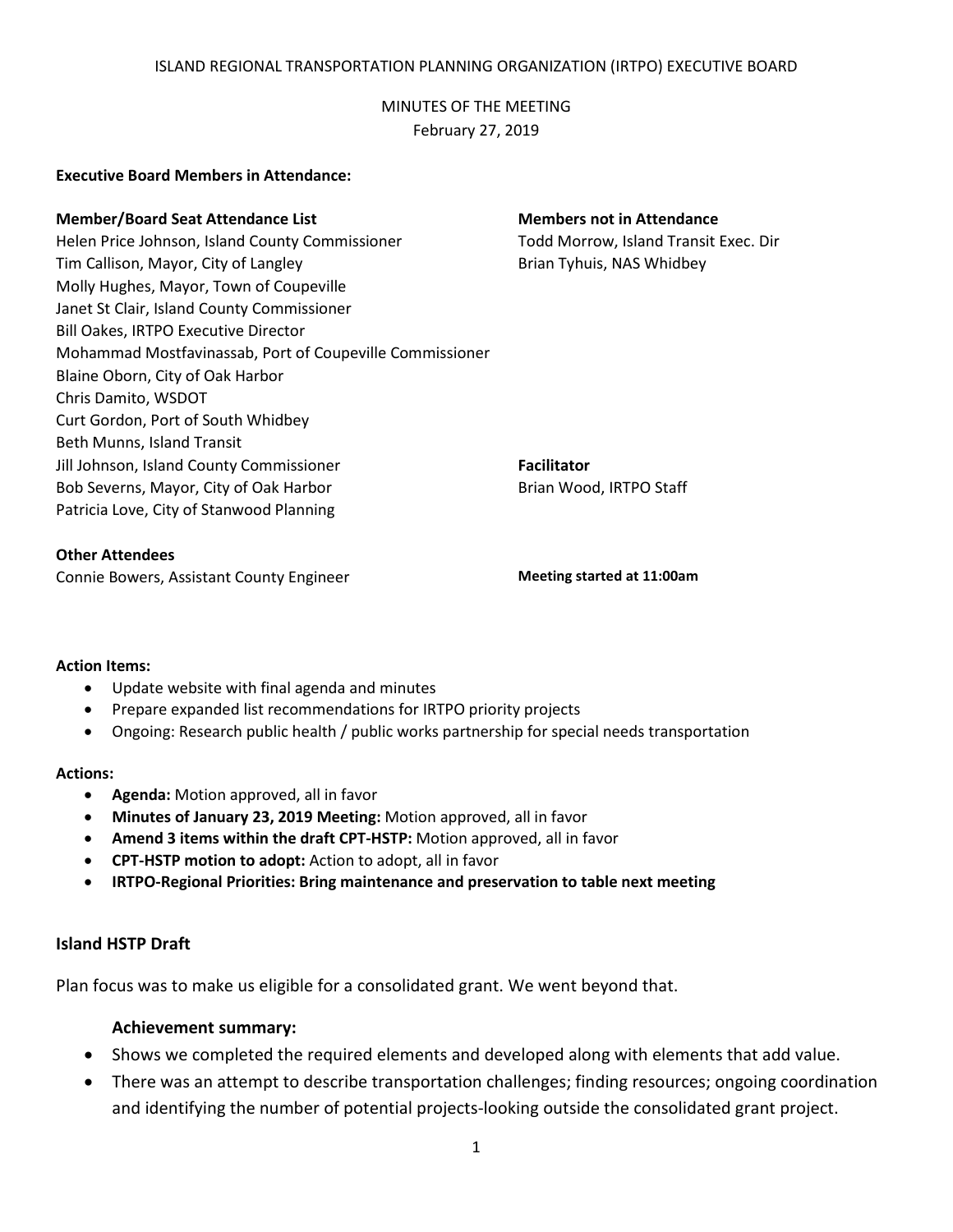# **Ongoing efforts & "Potential Projects":**

- Achieved through the TEC (Island Transportation Equity Committee); they meet two times per year
- Potential work items: leveraging existing resources; expanding Transportation Equity Network (TEN); benchmarks for measuring coordination; WSDOT pushes for performances measures

## **Emergency Management:**

- Family reunification through a coordinated plan
- Who needs the services? We don't always know who needs the services and many do not want to be a part of a list
- Dialysis #1 medical appointment during storm for providing alternative transportation.

# **Changes to bullets 2 thru 4:**

- Establish a joint emergency management organization between Island County, Town of Coupeville, and City of **Langley**
- **AMEND:** Coordinate emergency management planning between Island County, the Town of Coupeville and cities of Langley and Oak Harbor
- Develop a more complete inventory of all accessible vehicles
- **AMEND:** Develop a more complete inventory of all accessible vehicles, vessels and aircraft
- Increased coordination between emergency management and human services agencies/organizations
- **AMEND:** Increase coordination between Emergency Management, human services agencies and other organizations
- Develop better knowledge of individuals who will need assistance

# **Regional Transportation Plan: Additional Project Identification for Priorities List**

- 1. **Data Collection** collection of more information about who needs transportation services
- 2. **Mapping** Block level instead of block group level- finer grain data-Best data source is coming from Para-Transit
- 3. **Outreach** More targeted outreach methods such as non-English speaking needed
- 4. **Infrastructure** All of Island region, what types of structures for needs
- 5. **Coordination** North Sound Transportation Alliance, great workshops. Our transportation Equity network…better ways to engage the public
- 6. **Education** Training Trainers; create video trainings
- 7. **Veteran's Information** more to understand about who is getting the services expanding regional